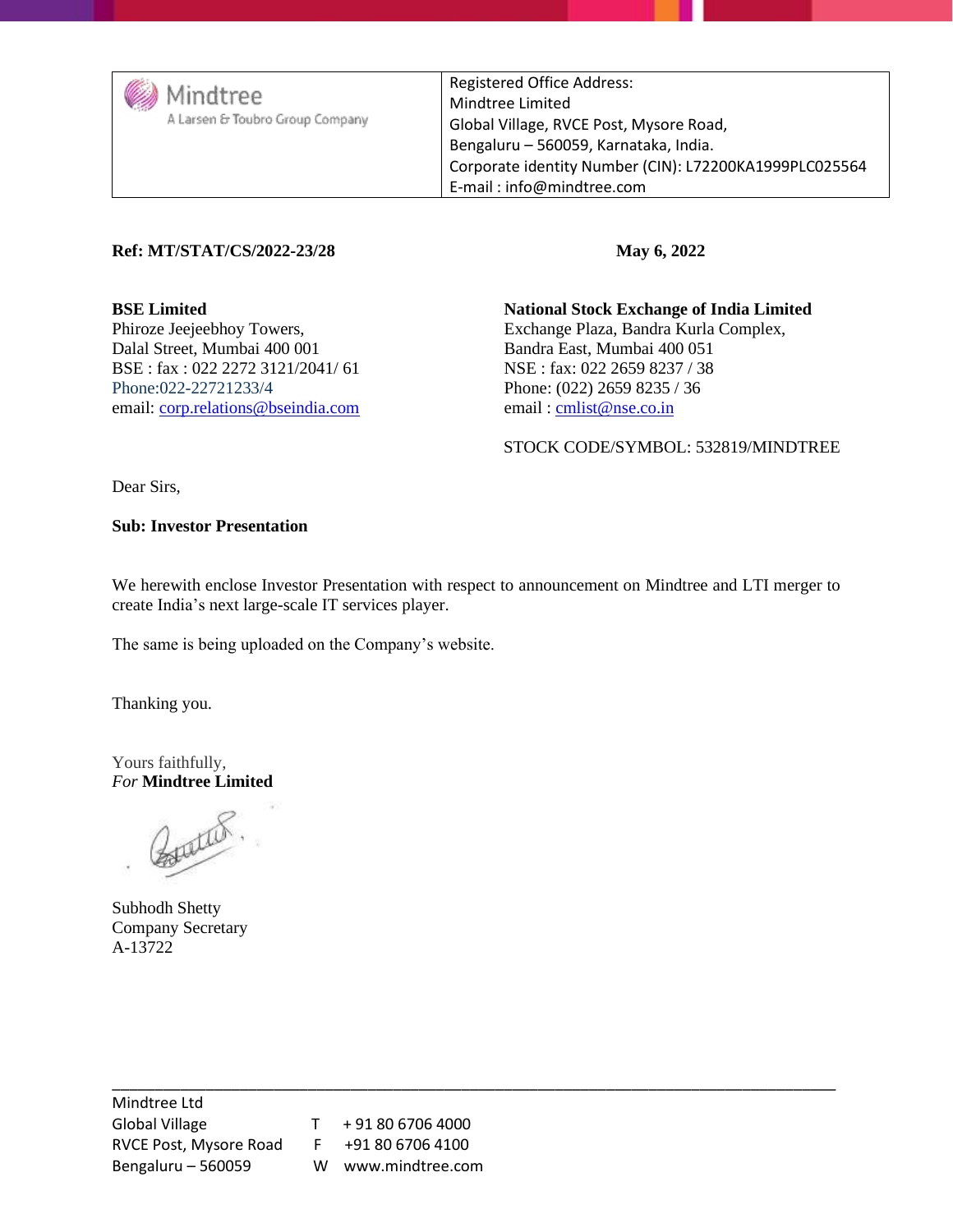

# LTI and Mindtree Amalgamation

Creating a Stronger IT Services Business

May 6, 2022

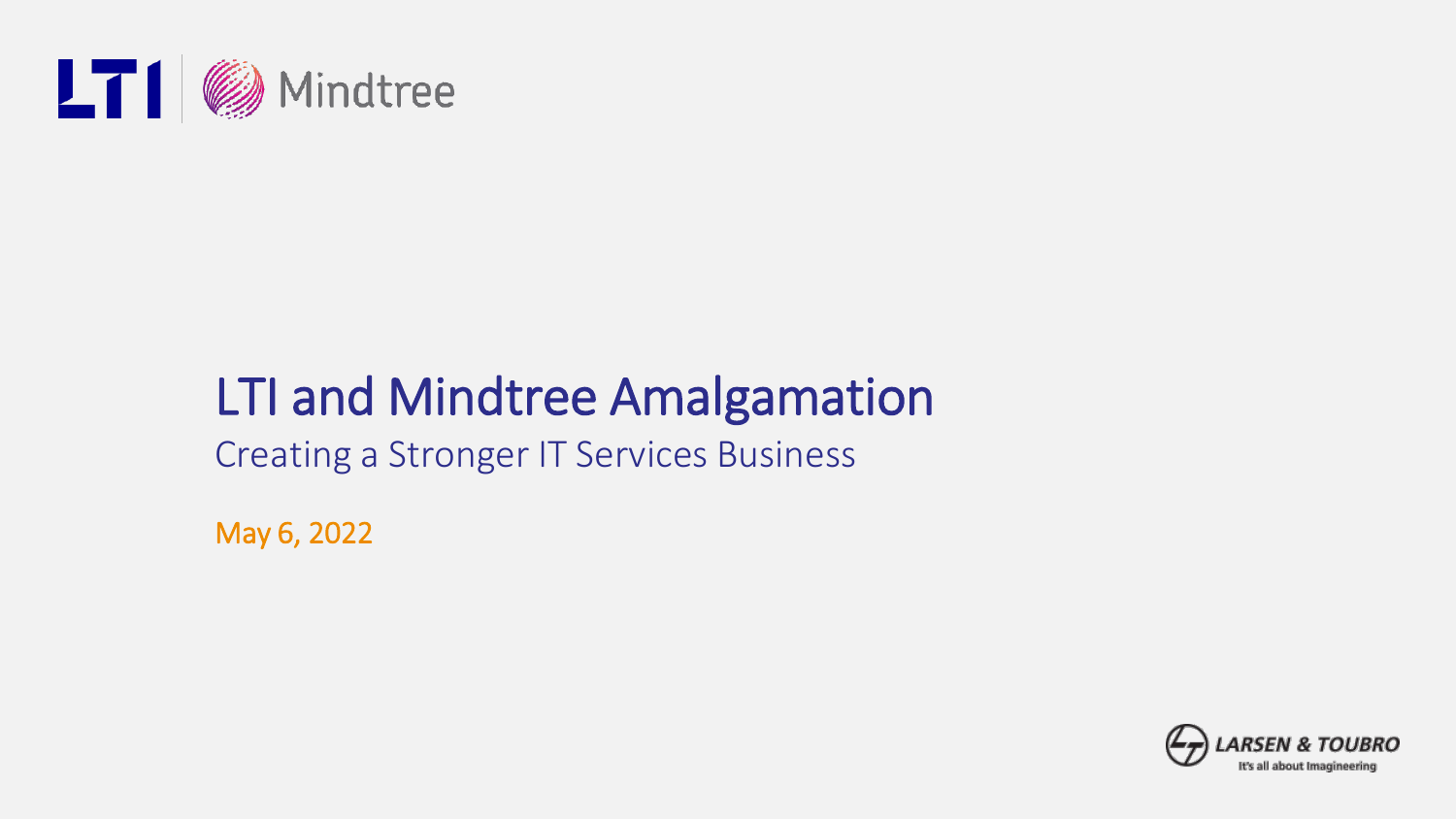

### Disclaimer / Safe Harbor

The contents of this document are for your information only and are intended to provide an overview of the material aspects of the proposed transaction. This document does not purport to provide all and complete details, as may be required to make a full analysis of LTI, Mindtree or the proposed transaction. This document does not solicit any action based on the material contained herein and is without regard to any specific objectives, suitability, financial situations and needs of any particular person. This document has not been approved and may not be reviewed by any statutory or regulatory authority or opined on by any legal counsels.

Certain statements in this document concern our future growth prospects, objectives, expectations, estimates, circumstances, and/or results, which are forward-looking statements and involve a number of risks, and uncertainties that could cause our actual results and future growth prospects to differ materially from those contained in such forward-looking statements (whether express or implied). The risks and uncertainties relating to these statements include, but are not limited to, risks and uncertainties regarding COVID-19 and the effects of government and other measures seeking to contain its spread, risks related to economic sanctions, political instability and regional conflicts. changes in political, business, regulatory and economic conditions, fluctuations in earnings and foreign exchange rates, our ability to manage growth, intense competition in IT services, restrictions on immigration, changes in law, industry segment concentration, withdrawal or expiration of governmental fiscal incentives, unauthorized use of our intellectual property, and general economic conditions affecting our industry. If any of the risks that are currently not known or deemed to be not relevant or material actually *occur, our business, cash flows, prospects, financial condition, and results of operations could suffer.*

LTI. Mindtree or their respective affiliates, advisors, representatives, officers or emplovees cannot, therefore, quarantee that the assumptions underlying such forward-looking statements are free from errors, nor do they accept any responsibility for the future accuracy or actual occurrence of any forward-looking statements contained in this document. The information in this document is as of date mentioned herein and LTI. Mindtree or their respective affiliates, advisors, representatives, officers or emplovees are not liable to provide any update, in a timely manner or at all. Any opinions expressed in this document are subject to change without notice and neither the entities nor any other person is *under any obligation to update or keep current the information contained herein.*

Recipients of this document are not to construe its contents, or any prior or subsequent communications from or with LTI. Mindtree or their respective representatives as investment, accounting, legal or tax advice. Recipients of this document should make their own evaluation of LTI, Mindtree or the proposed transaction or of the relevance and *adequacy of the information contained herein and should make such other inquiries as they deem necessary.*

LTI, Mindtree or their respective promoters, directors, affiliates, advisors, representatives, officers, employees or any other person accept no responsibility or liability whatsoever, whether arising in tort, contract or otherwise, for any errors or omissions in this document or for any loss, cost or damage suffered or incurred howsoever arising, directly or indirectly, from any use of this document or its contents, and make no representation or warranty, express or implied, for the contents of this document,

This document is not a prospectus, a statement in lieu of a prospectus, an offering circular, an invitation or an advertisement or an offer document under the Indian Companies Act, 2013, together with the rules and regulations made thereunder, the Securities and Exchange Board of India (Issue of Capital and Disclosure Requirements) Regulations, *2018, as amended, or any other applicable laws and regulations, whether in or outside India.*

The distribution of these materials in certain jurisdictions may be restricted by law and persons into whose possession these materials come should inform themselves about and observe any such restrictions. By accessing this document, you confirm you are eligible to receive this information under applicable laws.

By accessing this document, you accept that this document and any claims arising out of the use of the information from this document shall be governed by the laws of India.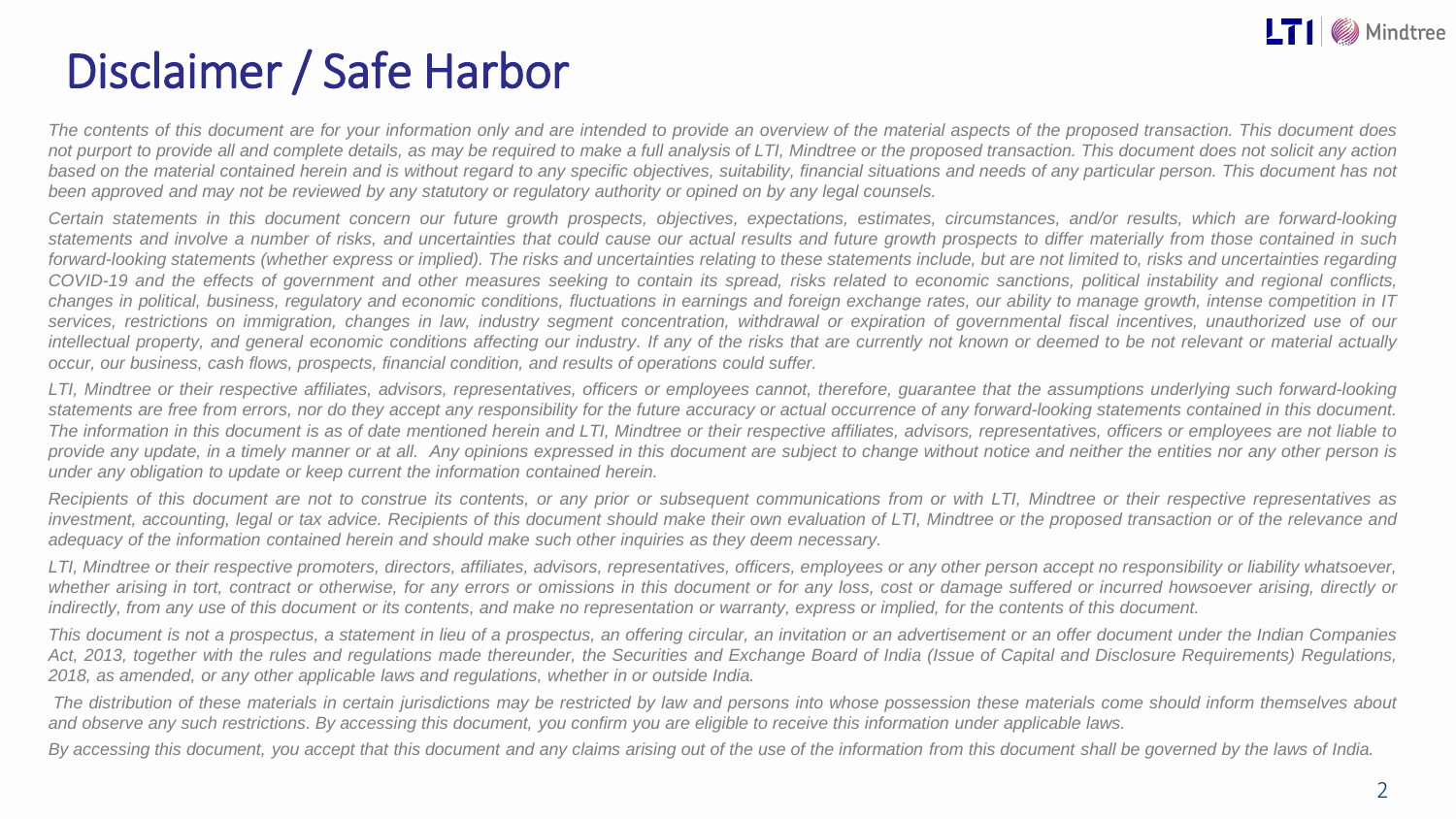

#### Transaction Overview

Board of Directors of Larsen & Toubro Infotech Limited ("LTI") and Mindtree Ltd ("Mindtree") at their meetings on May 6, 2022, approved the proposal to merge Mindtree into LTI through a Scheme of Amalgamation ("Scheme").

| <b>Transaction</b><br><b>Structure</b>   | Mindtree, a leading digital transformation partner with market cap of INR 578.4bn <sup>(1)</sup> will merge into LTI, a global<br>technology consulting and digital solutions company with market cap of INR 836.2bn <sup>(1)</sup><br>Subsidiaries / associates of Mindtree will become subsidiaries / associates of LTI<br>The amalgamated entity will be named as 'LTIMindtree Limited', subject to approvals |
|------------------------------------------|------------------------------------------------------------------------------------------------------------------------------------------------------------------------------------------------------------------------------------------------------------------------------------------------------------------------------------------------------------------------------------------------------------------|
| Pro-forma<br><b>Shareholding</b>         | Shareholders of Mindtree as on record date will receive 73 shares of LTI (face value of INR 1 each) for 100<br>shares of Mindtree (face value of INR 10 each)<br>Larsen & Toubro Limited (the Promoter) will own $\sim$ 68.73% stake in the combined entity                                                                                                                                                      |
| <b>Closing Timeline</b><br>and Approvals | Transaction completion is subject to shareholders, creditors and regulatory approvals including from stock<br>exchanges and NCLT<br>Closing is expected to be achieved within 9 to 12 months, subject to completion of shareholder and regulatory<br>approvals                                                                                                                                                   |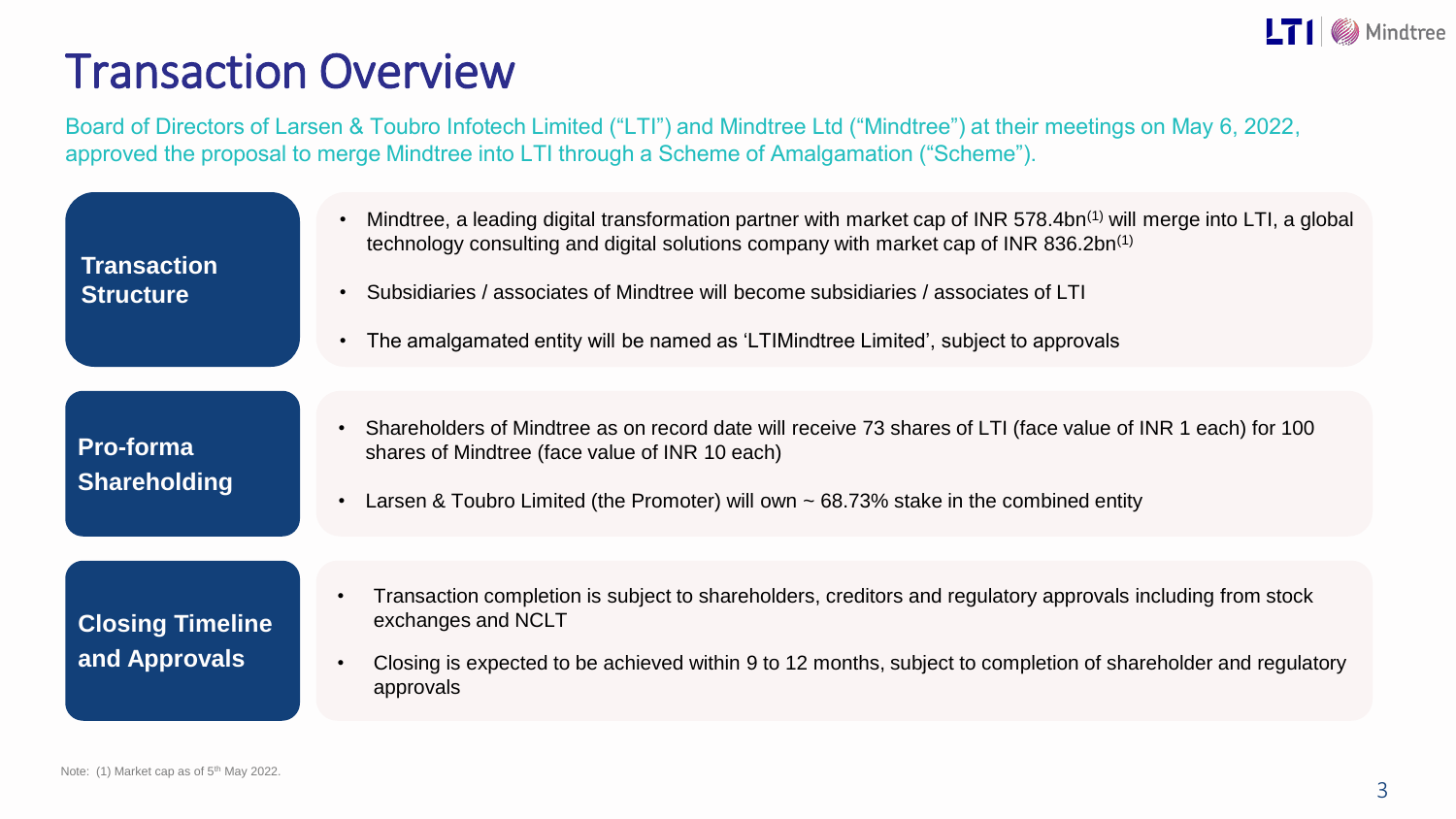

#### **LT1** Overview Let's Solve



Note: Represents data for year ended 31<sup>st</sup> March 2022. BFSI - Banking, Financial Services & Insurance;; AI – Artificial Intelligence.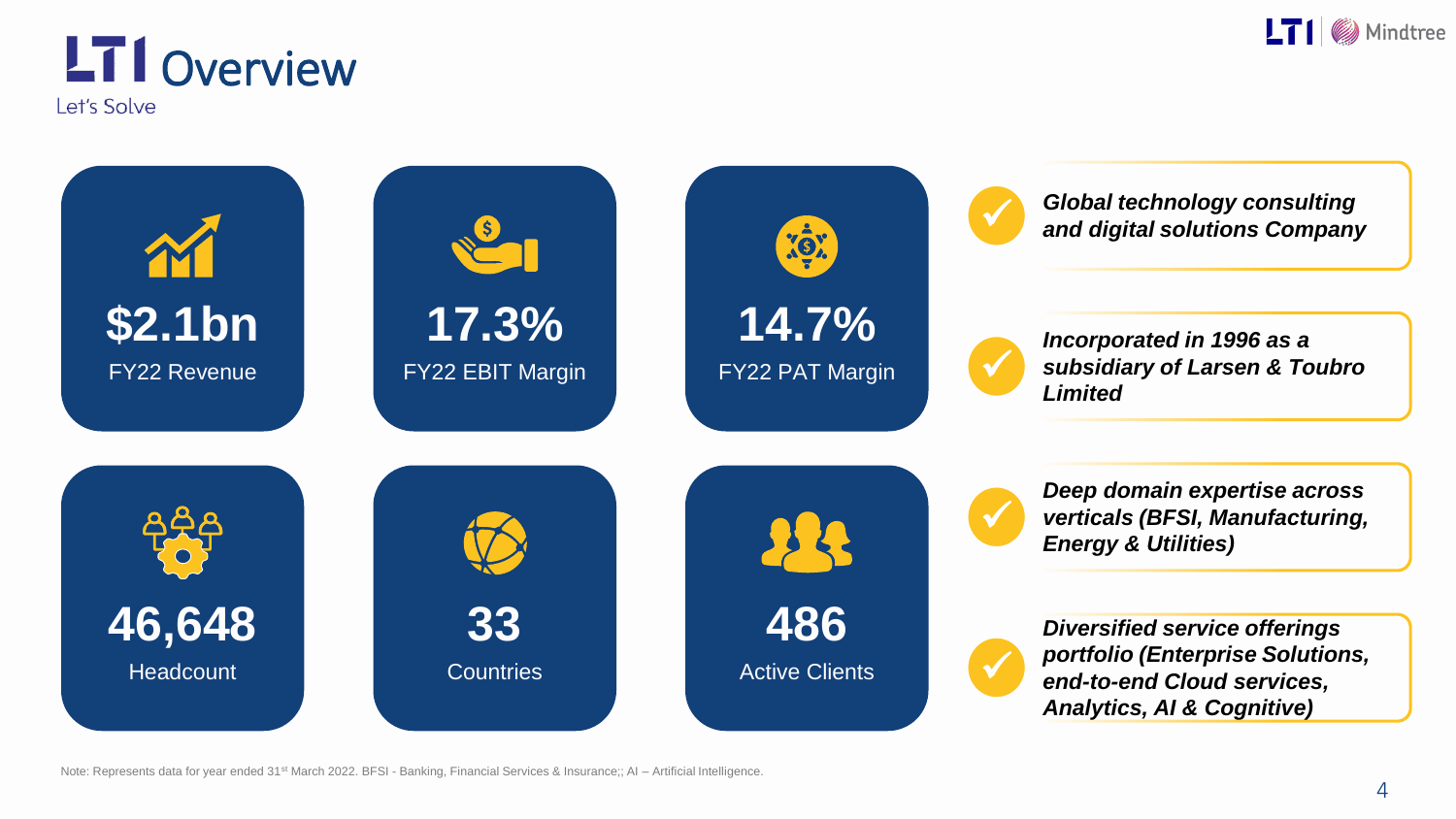



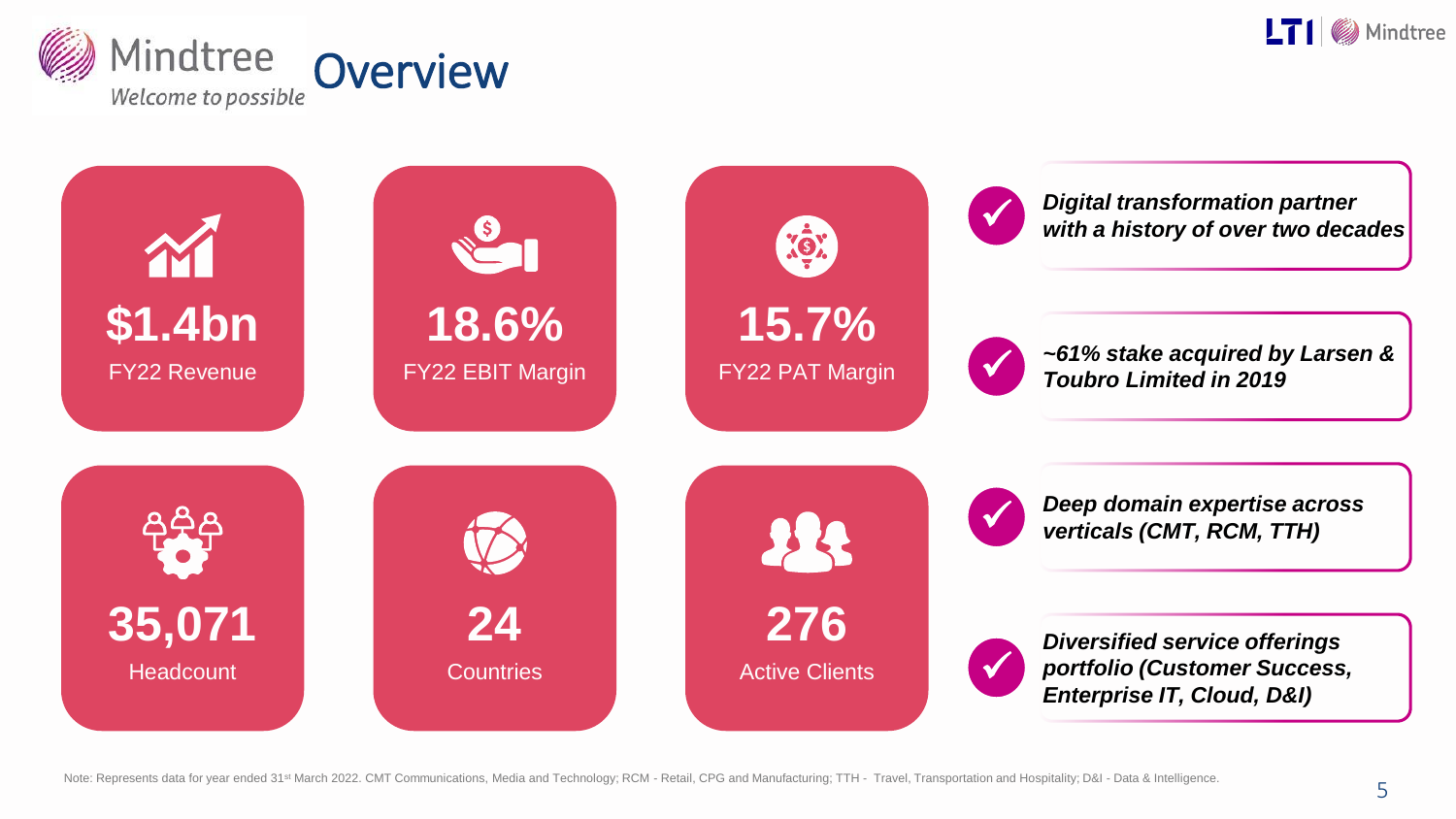# Significantly Enhances Scale, Bridging Gap with Larger Peers

|                                                            | LT 1<br>Let's Solve | <b>Mindtree</b><br>$\overline{\phantom{a}}$<br>Welcome to possible | Proforma (As-is) |
|------------------------------------------------------------|---------------------|--------------------------------------------------------------------|------------------|
| <b>FY22</b>                                                |                     |                                                                    |                  |
| <b>Revenue</b><br>$(\$mn)$                                 | \$2,102             | \$1,411                                                            | \$3,513          |
| <b>EBIT</b>                                                | \$363               | \$262                                                              | \$625            |
| (Smn; %)(1)                                                | 17.3%               | 18.6%                                                              | 17.8%            |
| <b>PAT</b>                                                 | \$308               | \$222                                                              | \$530            |
| (Smn; %)(1)                                                | 14.7%               | 15.7%                                                              | 15.1%            |
| <b>Cash &amp; Investments</b><br>$\sqrt{\text{Smn}}^{(1)}$ | \$516               | \$475                                                              | \$991            |
| <b>Employees</b>                                           | 46,648              | 35,071                                                             | 81,719           |

Note: Represents reported USD financials.

(1) Exchange rate for LTI numbers – avg. USD: INR of 74.53 for EBIT, PAT; Closing USD:INR 75.79 for cash and investments. Mindtree data as per reported USD figures.

 $LT1$  Mindtree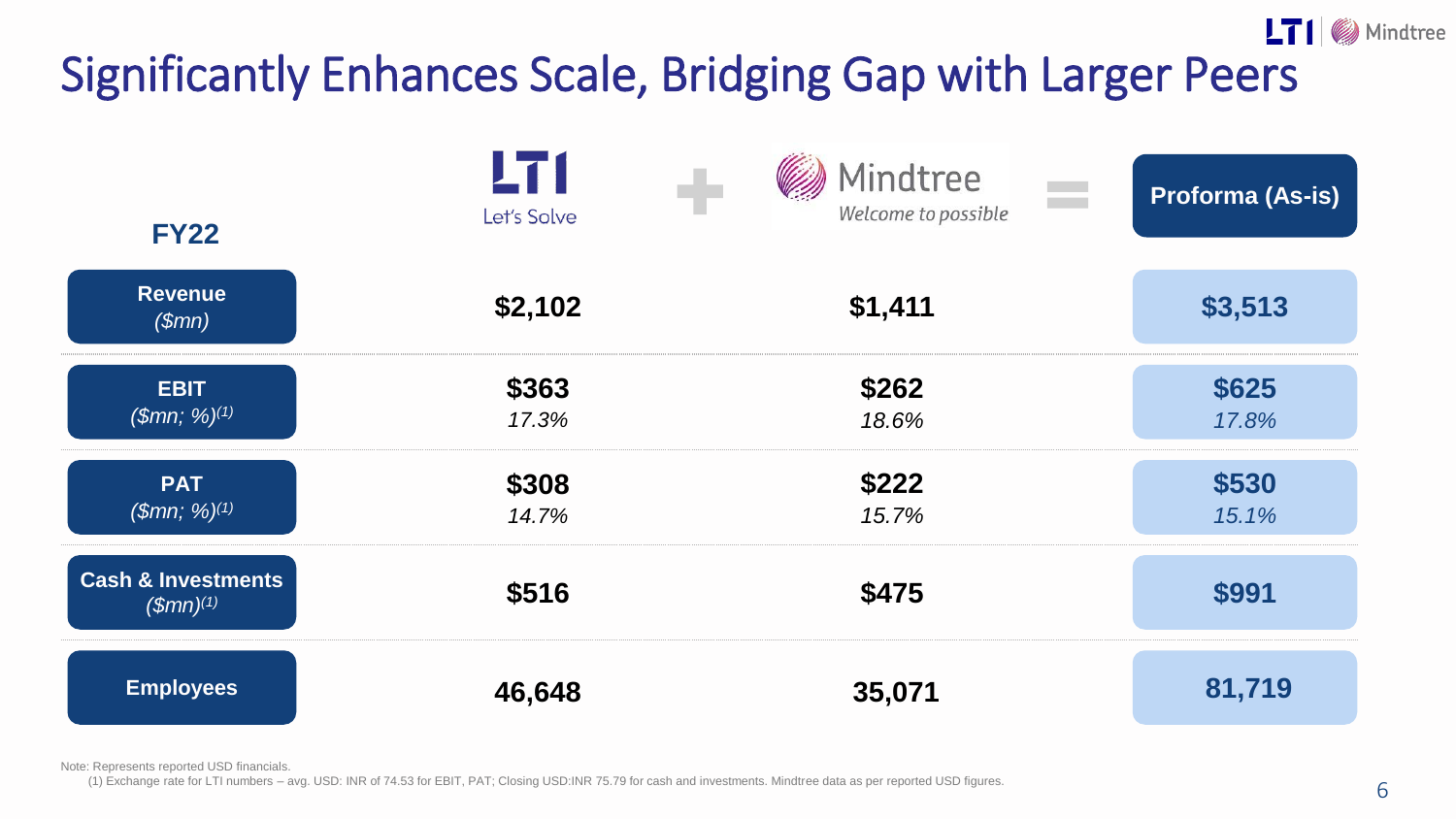

#### Complementary Industry Capabilities

*FY22 Revenue Split by Vertical (%; \$mn)*

I 71

| Let's Solve                   |                   |                             |
|-------------------------------|-------------------|-----------------------------|
|                               | Revenue<br>(\$mn) | <b>Revenue</b><br>Share (%) |
| <b>BFSI</b>                   | \$974             | 47%                         |
| Hi-Tech & Media               | \$255             | 12%                         |
| CPG, Retail & Pharma \$216    |                   | 10%                         |
| <b>Manufacturing</b>          | \$339             | 16%                         |
| <b>Energy &amp; Utilities</b> | \$187             | 9%                          |
| <b>Others</b>                 | \$131             | 6%                          |
| <b>Total</b>                  | \$2,102           | 100%                        |

|                                                | Mindtree<br>Welcome to possible |                             |  |
|------------------------------------------------|---------------------------------|-----------------------------|--|
|                                                | Revenue<br>(\$mn)               | <b>Revenue</b><br>Share (%) |  |
| BFSI                                           | \$251                           | 18%                         |  |
| Communications,<br>Media & Technology          | \$614                           | 43%                         |  |
| CPG, Retail, Mfg                               | \$334                           | 24%                         |  |
| <b>Healthcare</b>                              | \$17                            | 1%                          |  |
| <b>Travel, Transportation</b><br>& Hospitality | \$195                           | 14%                         |  |
|                                                |                                 |                             |  |

**CONTRACTOR** 

 $m_{\lambda}$ 

**Total \$1,411 100%** 

| <b>Proforma (As-is)</b>                          |                   |                             |  |
|--------------------------------------------------|-------------------|-----------------------------|--|
|                                                  | Revenue<br>(\$mn) | <b>Revenue</b><br>Share (%) |  |
| <b>BFSI</b>                                      | \$1,225           | 35%                         |  |
| Communications,<br><b>Media &amp; Technology</b> | \$869             | 25%                         |  |
| Mfg, CPG, Retail,<br><b>Healthcare</b>           | \$906             | 26%                         |  |
| <b>Energy &amp; Utilities</b>                    | \$187             | 5%                          |  |
| <b>Travel, Transportation</b><br>& Hospitality   | \$195             | 5%                          |  |
| Others                                           | \$131             | 4%                          |  |
| <b>Total</b>                                     | \$3,513           | 100%                        |  |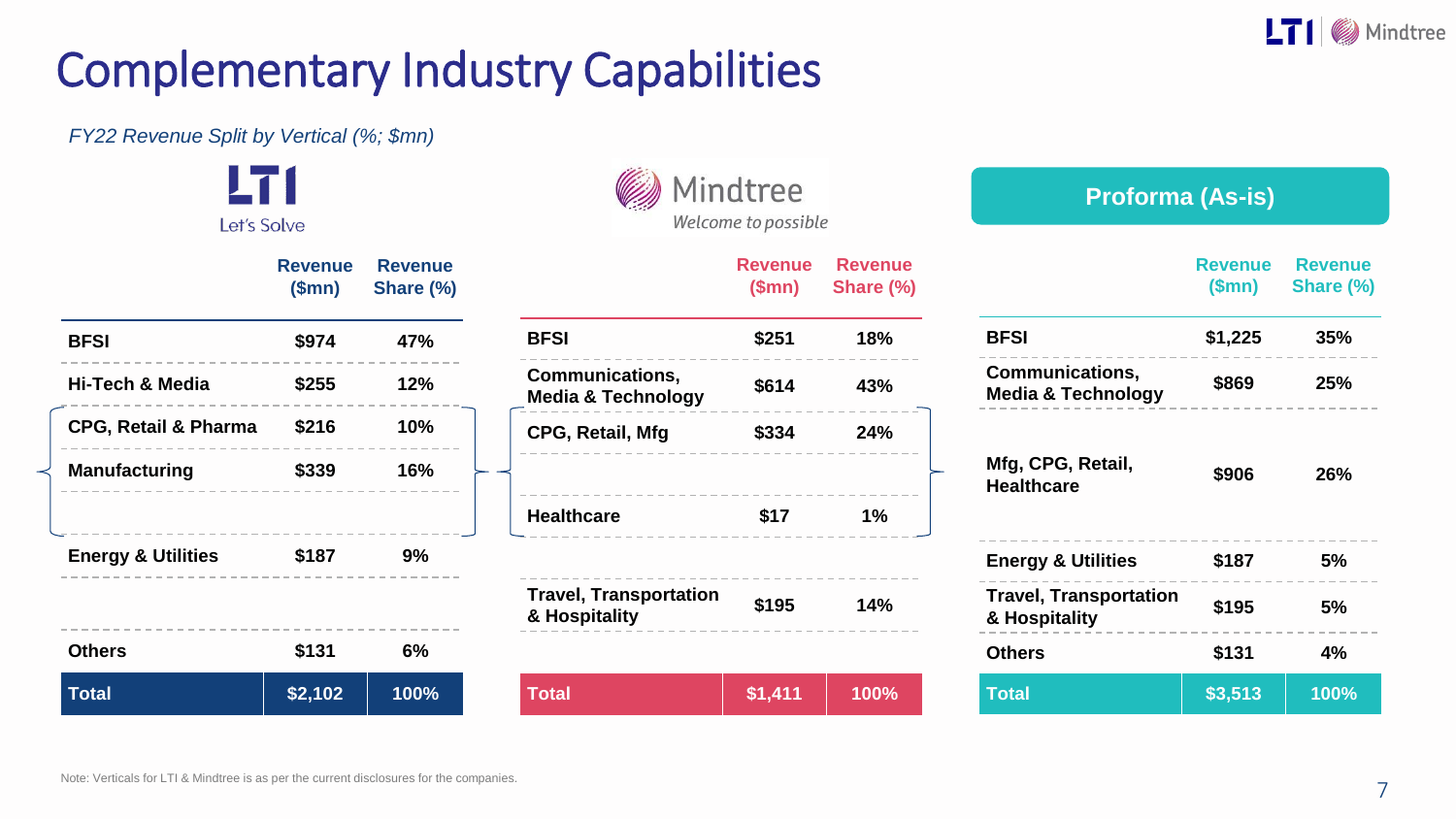## Diversified and Balanced Operations Across Geographies

*FY22 Revenue Split by Geography (%; \$mn)*

|               | LT 1<br>Let's Solve     |                             |                 | Mindtree<br>Welcome to possible |                             |                 | <b>Proforma (As-is)</b> |                             |
|---------------|-------------------------|-----------------------------|-----------------|---------------------------------|-----------------------------|-----------------|-------------------------|-----------------------------|
|               | <b>Revenue</b><br>\$mn) | <b>Revenue</b><br>Share (%) |                 | <b>Revenue</b><br>\$mn)         | <b>Revenue</b><br>Share (%) |                 | <b>Revenue</b><br>(Smn) | <b>Revenue</b><br>Share (%) |
| Americas      | \$1,398                 | 67%                         | <b>Americas</b> | \$1,044                         | 74%                         | <b>Americas</b> | \$2,442                 | 69%                         |
| <b>Europe</b> | \$340                   | 16%                         | <b>Europe</b>   | \$254                           | 18%                         | <b>Europe</b>   | \$594                   | 17%                         |
| RoW           | \$364                   | 17%                         | <b>RoW</b>      | \$113                           | 8%                          | <b>RoW</b>      | \$477                   | 14%                         |
| <b>Total</b>  | \$2,102                 | 100%                        | Total           | \$1,411                         | 100%                        | Total           | \$3,513                 | 100%                        |

LTI Mindtree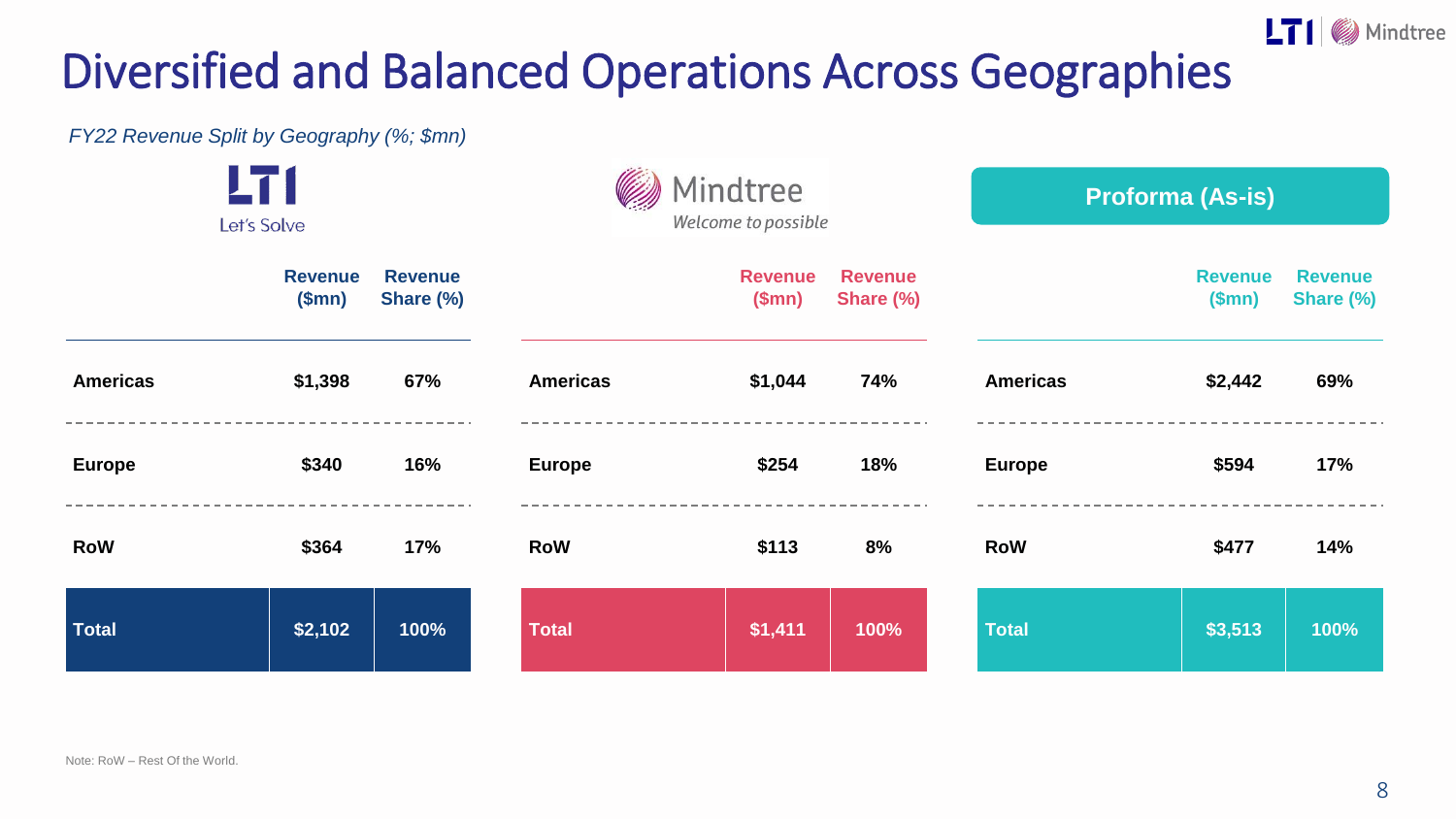## Enhanced Capabilities and Stronger Relationships Across Partner Ecosystem



*Capabilities complimentary to* 



*Combined experience and expertise* ✓ *to enable tier status upgrade*



**vertical and synergistic at horizontal vertical and Solution Combined experience and expertise vertical and synergistic at horizontal vertical and synergistic at horizontal vertical and synergistic at horizontal vertical** 

 $LT1$  Mindtree

#### **Strong Relationships with Hyperscalers and Other Strategic Partners**

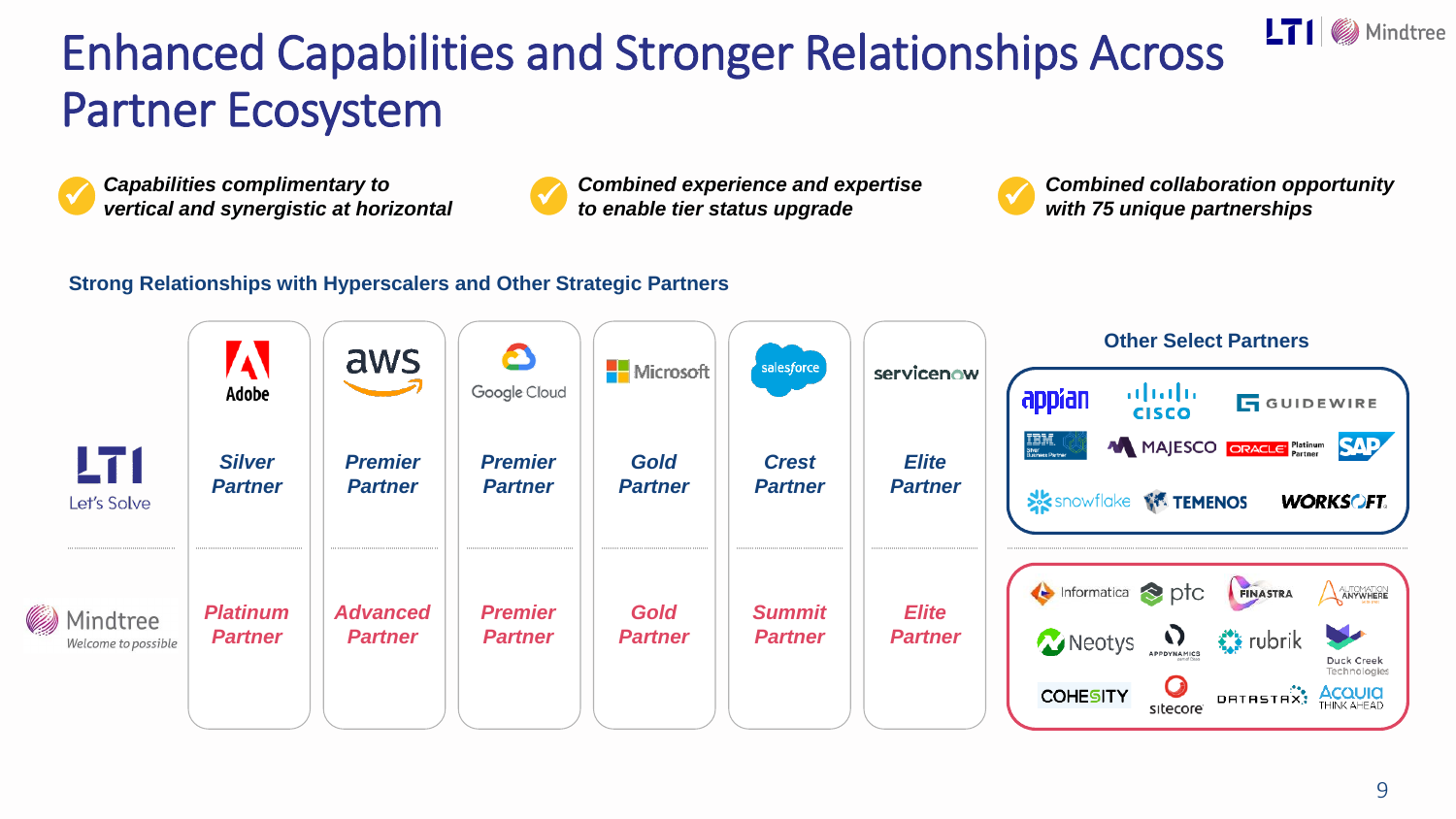

#### $LT$   $\blacksquare$  Mindtree  $LT_{\text{L}} + \text{M}_{\text{M}}$  Mindtree : Delivering Higher Value for All Stakeholders

#### **Clients**

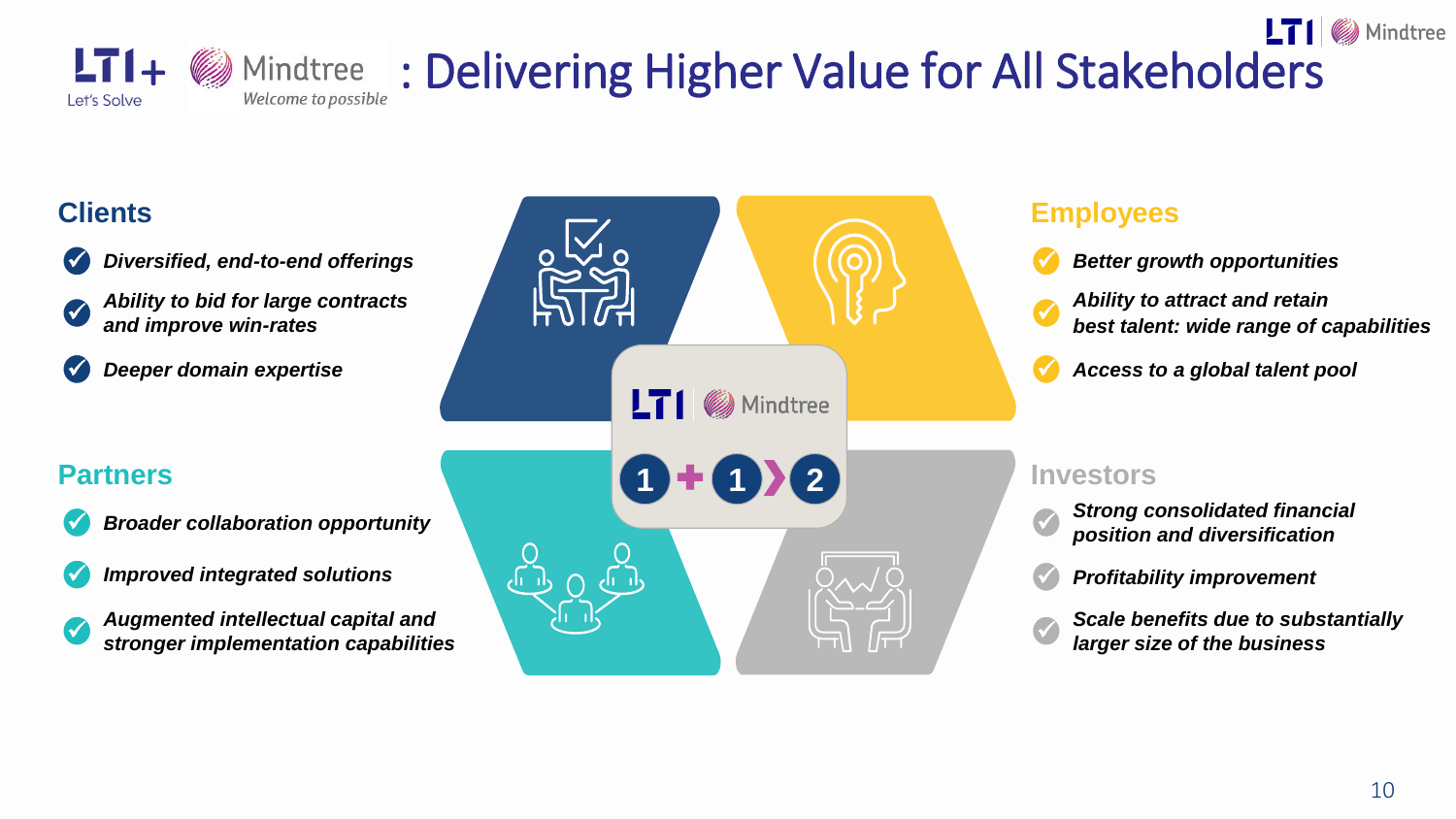

#### Indicative Timelines and Key Approvals

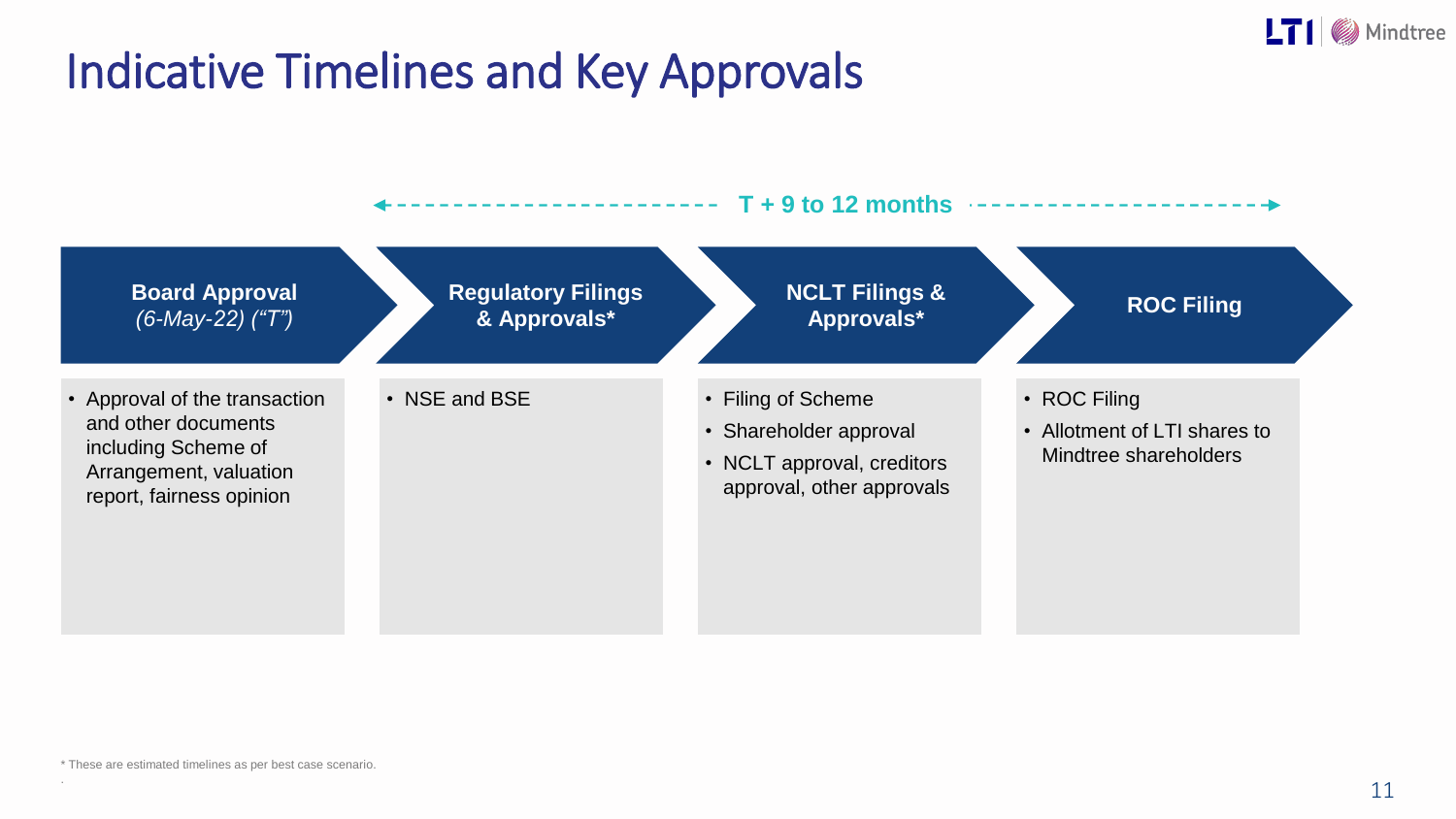

#### Advisors

|                              | LT 1<br>Let's Solve                                             | Mindtree<br>Welcome to possible                                   |
|------------------------------|-----------------------------------------------------------------|-------------------------------------------------------------------|
| <b>Financial Advisors</b>    | <b>Citigroup Global Markets</b><br><b>India Private Limited</b> | <b>KPMG India Services LLP</b>                                    |
| <b>Independent Valuation</b> | <b>GT Valuation Advisors Private Limited</b>                    | <b>Ernst &amp; Young Merchant Banking</b><br><b>Services LLP</b>  |
| <b>Fairness Opinion</b>      | Kroll Advisory Pvt. Ltd.                                        | <b>Goldman Sachs (India) Securities</b><br><b>Private Limited</b> |
| <b>Legal Advisors</b>        | <b>Cyril Amarchand Mangaldas</b>                                | <b>JSA (Advocates &amp; Solicitors)</b>                           |